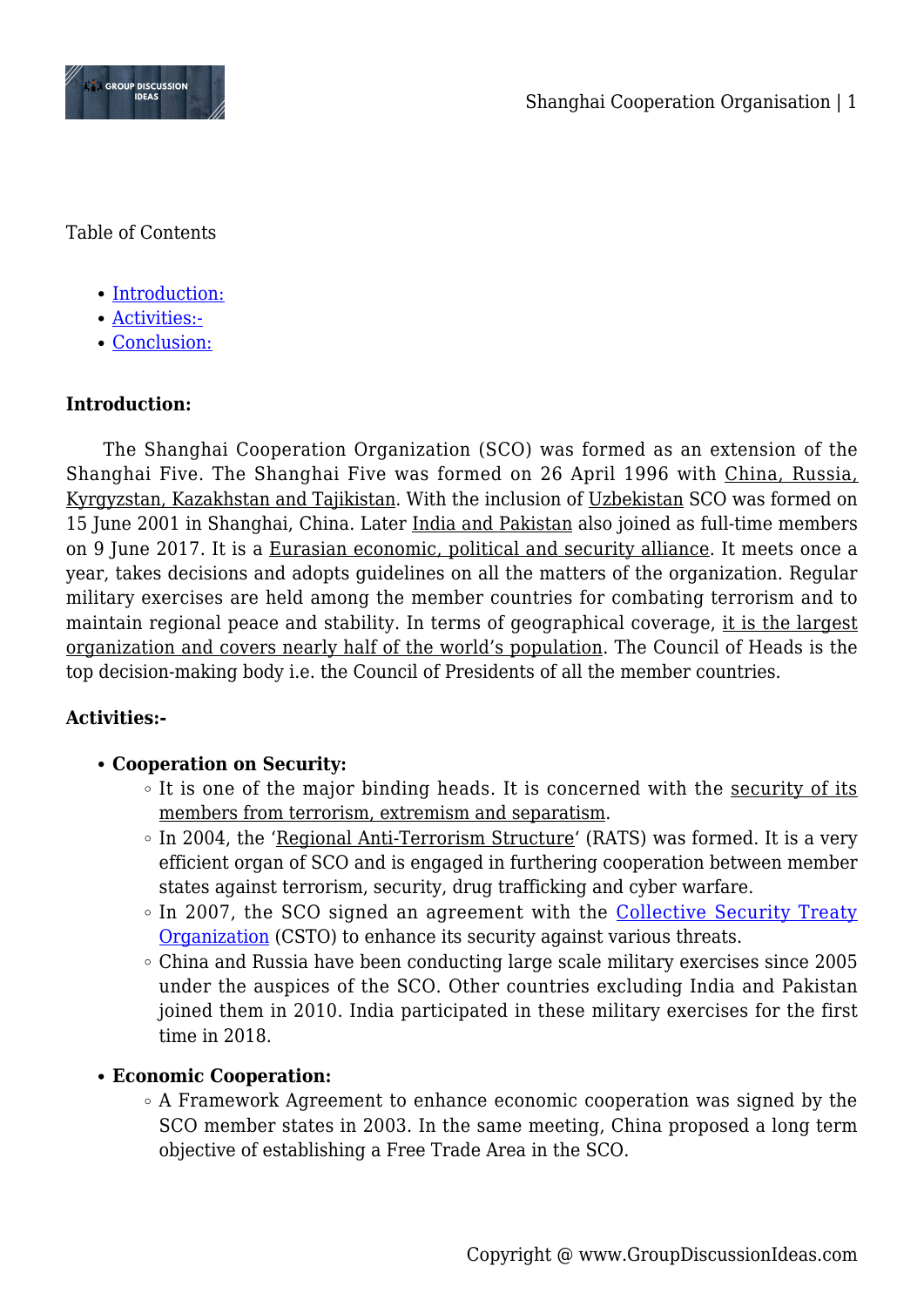

- The SCO also encourages joint energy projects, explorations of new hydrocarbon reserves.
- In 2005 SCO Interbank Consortium was also formed to fund future joint projects and provide financial support to the member nations. All the member countries area part of SCO IBC except India.

# **Strategic and Political Aspects:**

- $\circ$  In 2005, the USA applied for observer status in the SCO but was rejected. Both Russia and China though not directly but are an antithesis to the USA, and with this organization, they are counterbalancing the activities of the USA and NATO in central Asia.
- $\circ$  In 2005 with the unrest in Afghanistan and Iraq and the USA's indefinite involvement in them, it was also expected that there will be USA's presence in its bases at Uzbekistan and Kyrgyzstan. And hence the SCO requested the US to set a clear deadline for withdrawing its troops from the SCO member states. Soon afterwards, Uzbekistan asked the USA to leave from its K2 base, which the USA vacated in six months.
- In 2005 Russian foreign minister addressed the SCO members. The major crux of his address was that the SCO countries are powerful and responsible enough to take care of central Asia and the western countries should not interfere in these matters.

### **Conclusion:**

Like many other groups, the SCO also tends to address the same issues. For India, SCO provides a platform where it can maintain its close relations with its all-weather friend Russia, enhance negotiations with China on the persisting border disputes, address the countries about Pakistan's support to terrorism, and bring all the countries to the agreement of zero tolerance against terrorism. The enhanced relations with the central Asian countries can result in stronger influence, connectivity in the regions of Afghanistan. India should make the best use of the opportunities provided by this group to enhance investments, technology for alternative energy resources and combating terrorism.

### **Your Turn…**

What is your point of view on this topic? Express your thoughts through the comment section below. And subscribe to our blog to read answers to the trending GD topics.